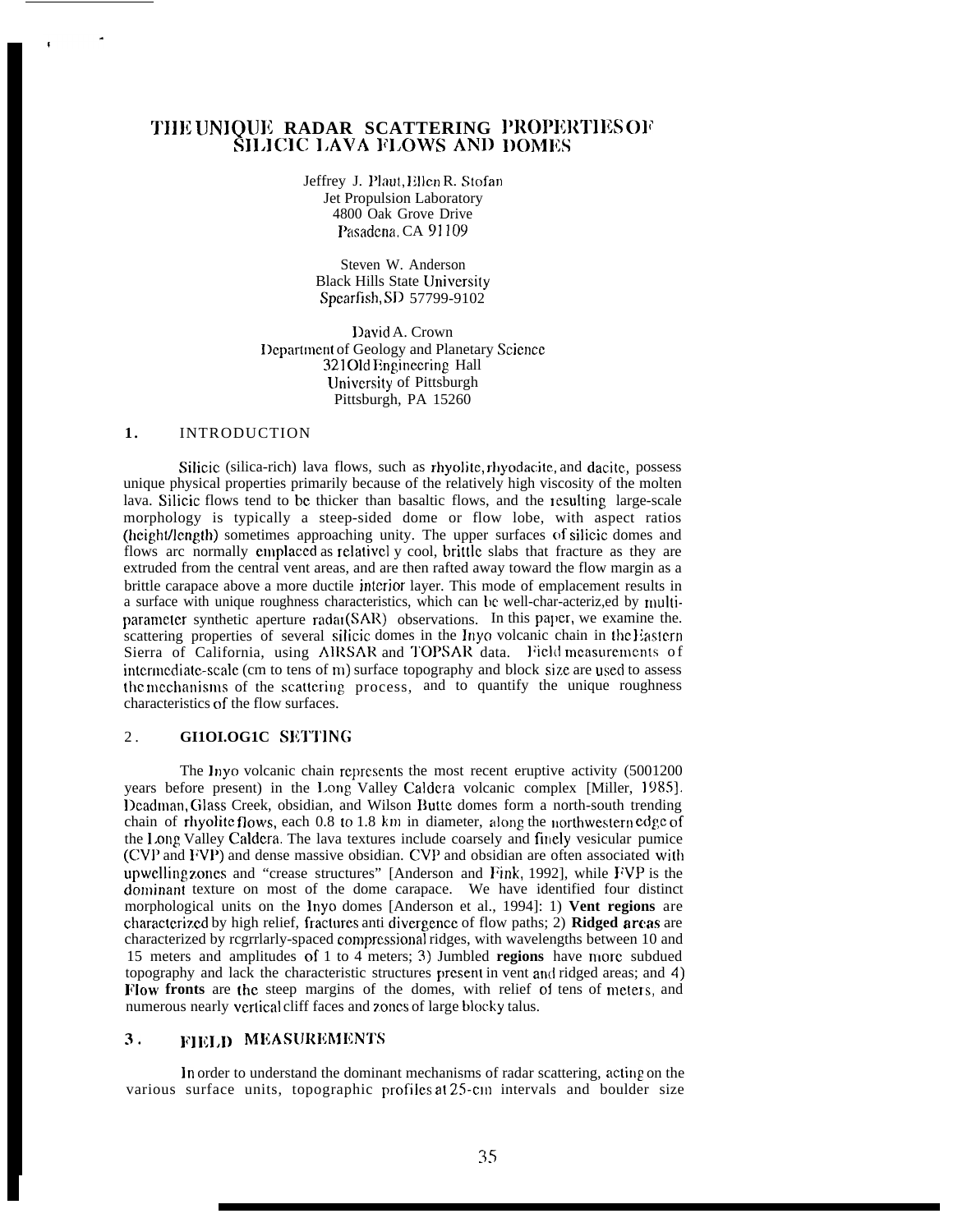distributions were obtained at over  $40$  different vent, ridged, and jumbled zones on the Inyo dome surfaces [Plaut et al., 1994]. Examples arc shown in Table 1. Data reduction of the topographic profiles included: determing, rms height (standard deviation of surface heights), rms slope (standard deviation of  $point-t_0$ -adjacent-point slopes), and correlation length (offset for which autocorl-elation function falls to  $I/c$ ). Boulder size distributions were obtained along cach topographic transect; the transects were typically 20-40 meters in length.

#### 4 . **AIRSAR AN]) TO1'SAR DAT A**

The NASA/JPL AIRSAR instrument was flown over the lnyo site in the summer of 1993. Three passes (at  $25$ ,  $35$ , and  $45$ -degree incidence angles) were obtained in the standard polarimetric mode, and several passes were obtained in the TOPSARCband cross-track interferometric mode. Some AIRSAR data were also available from an earlier campaign in 1989. HH backscatter behavior at C- and I.-band was analyzed and interpolated to simulate S-band  $(12 \text{ cm})$  for comparison with SAR data from lava domes on Venus thought to be of similar origin (Figure 1) [Pavri et al., 1992]. The Inyo domes show an overall higher backscatter and shallower scattering "law" slopes than the Venus domes, which is consistent with the extreme degree of roughness that is observed in the field on the surfaces of the lnyo domes. Circular polarization ratios were also analyzcci to identify the relative contributions of single- and double-bounce scattering mechanisms. I.-band circular polarization ratios as high as 0.75 were common on the dome surfaces.

A preliminary TOPSAR integrated processing run was conducted on one of the 1993 passes. After rcrnoval of a cross-track ramp, elevation values appear ciuitc consistent with published conventional topographic data. C-band SAR data were orthorectified and backscatter cross-sections were corrected for the scattering area of tilted pixels. A map of local incidence angle was also produced. New lava flow volume calculations were made for two of the domes that appear to rest on a relatively level substrate: Wilson Butte (0.001 8 km<sup>3</sup>) and Obsidian Dome (0.0175 km<sup>3</sup>).

## 5. DISCUSSION

Field measurements (Table 1) indicate that the surfaces of these silicic lava flows and domis arc among the roughest ever measured. Rms height values commonly greater than 50 cm, and rms slope values commonly greater- than 30 degrees, exceed those measured on all but the roughest a'a basaltic lava flows [Campbell and Gal vin, 1993]. IIlocks larger than 20 cm normally cover over 50% of the surface, suggesting that largescale facets predominate over subwavelength scatterers in the SAR backscatter measurements. 1111 backscatter cross-sections are also among the highest ever measured for dry rock surfaces. TOPSAR scattering-area corrections should allow direct comparison of scattering behavior of various geologic surfaces independent of the local pixel-scale scattering angle, which could bias conventional measurements on high relief surfaces such as these. Circular polarization ratios approaching unity suggest a major contribution of double-bounce to the scattering process, which is consistent with the angular, blocky appearance of many of these surfaces in the field. Few unvegetated natural surfaces display the observed characteristics of very high, nearly isotropic: backscatter and a high circular polarization ratio.

## 6. ACKNOWLEDGMENTS

The work described in this paper was carried out in part at the Jet Propulsion Laboratory, California Institute of Technology, under a contract with the National Aeronautics and Space Administration.

**—**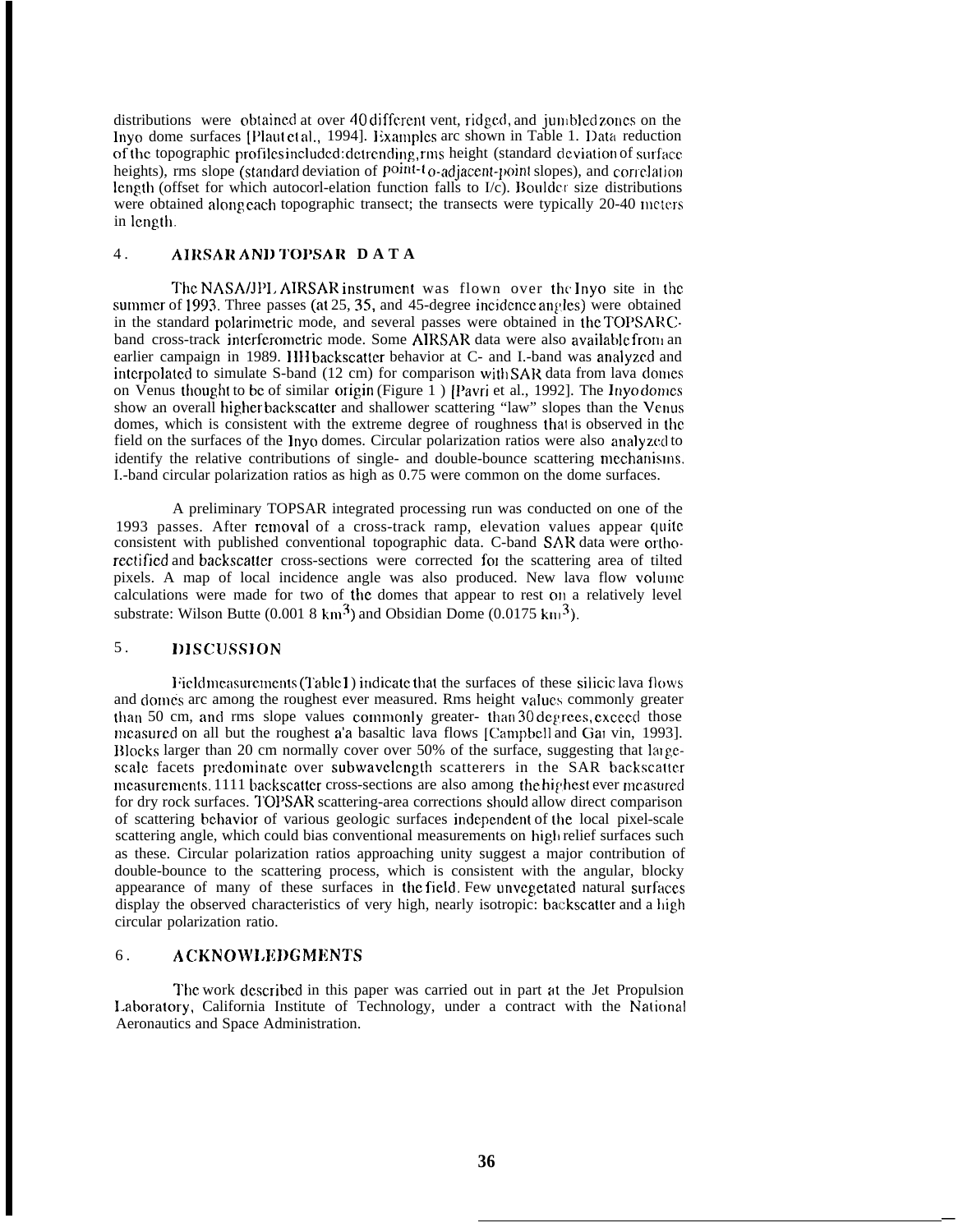#### $7.$ **REFERENCES**

Anderson, \$. W., D.A. Crown, J.J. Plaut, and E. I{. Stofan, 1994, "Sur face characteristics of steep-sided domes on Venus and terrestrial silicic domes: A comparison," lunar and Planet. Sci.Conf. XXV, 33-34.

Anderson, S. W., and J.11. Fink, 1992, "Crease structures: Indicators of emplacement rates and surface stress regimes of lava flows," Geol. Soc. Am. Bul. 104,615-625.

Campbell, B.A., and J.B. Garvin, 1993, "Lava flow topographic measurements for radar data interpretation," Geophys. Res. Lett. 20, 831-834.

Miller, C. D., 1985, "Holocene eruptions at the Inyo volcanic chain, California - Implications for possible eruptions in the Long Valley Caldera," Geology 13, 14-17.

Pavri, B., J.W. Head, K.B. Klose, and L. Wilson, 1992,"Steep-sided domeson Venus: Characteristics, geologic setting, and eruption conditions from Magellan data," J. Geophys. Res. 97, 13445-13478.

Plaut, J. J., E.R. Stofan, D.A. Crown, and S.W. Anderson, 1994, "Topographic and surface roughness properties of steep-sided domes on Venus and Earth from radar remote sensing and field measurements," Lunar and Planet. Sci. Conf. XXV, 1091-1092.

| Site                                        | Rms<br>Height,<br>$cm$ | Rms<br>slope,<br>degrees | Correlation Arctan<br>Length,<br>cm | $(h/l)$ ,<br>degrees | Blocks, | Blocks.<br>% < 10 cm % > 20 cm |
|---------------------------------------------|------------------------|--------------------------|-------------------------------------|----------------------|---------|--------------------------------|
| Obsidian<br>Dome, ridges                    | 54.31                  | 34.51                    | 150.0                               | 19.90                | 44      | 31                             |
| Osidian<br>Dome, jumbled                    | 30.09                  | 35.52                    | 50.0                                | 31.04                | 10      | 64                             |
| Obsidian<br>Dome, vent                      | 82.29                  | 40.01                    | 125.0                               | 33.36                | 7       | 73                             |
| obsidian<br>Dome, slabs                     | 50.86                  | 23.76                    | 200.0                               | 14.27                | 31      | 50                             |
| Cima,<br>a'a channel                        | 32.49                  | 22.33                    | 400.0                               | 4.64                 | 50      | 2.6                            |
| Cima,<br>a"a margin                         | 53.18                  | 32.68                    | 175.0                               | 16.90                | 28      | 51                             |
| Kilauca,<br>pahochoc <sup>1</sup>           | 7.70                   | 3.92                     | 350.0                               | 1.27                 |         |                                |
| Venus,<br>steep-sided<br>domes <sup>2</sup> |                        | < 5.0                    |                                     |                      |         |                                |

Table 1. Roughness characteristics of selected lava flow surfaces from field measurements. Rms slopes for Venus domes arc derived from Hagfors-modelled Magellan altimetry data.

1from Campbell and Garvin (1993)

'from Pavr et al. (992)